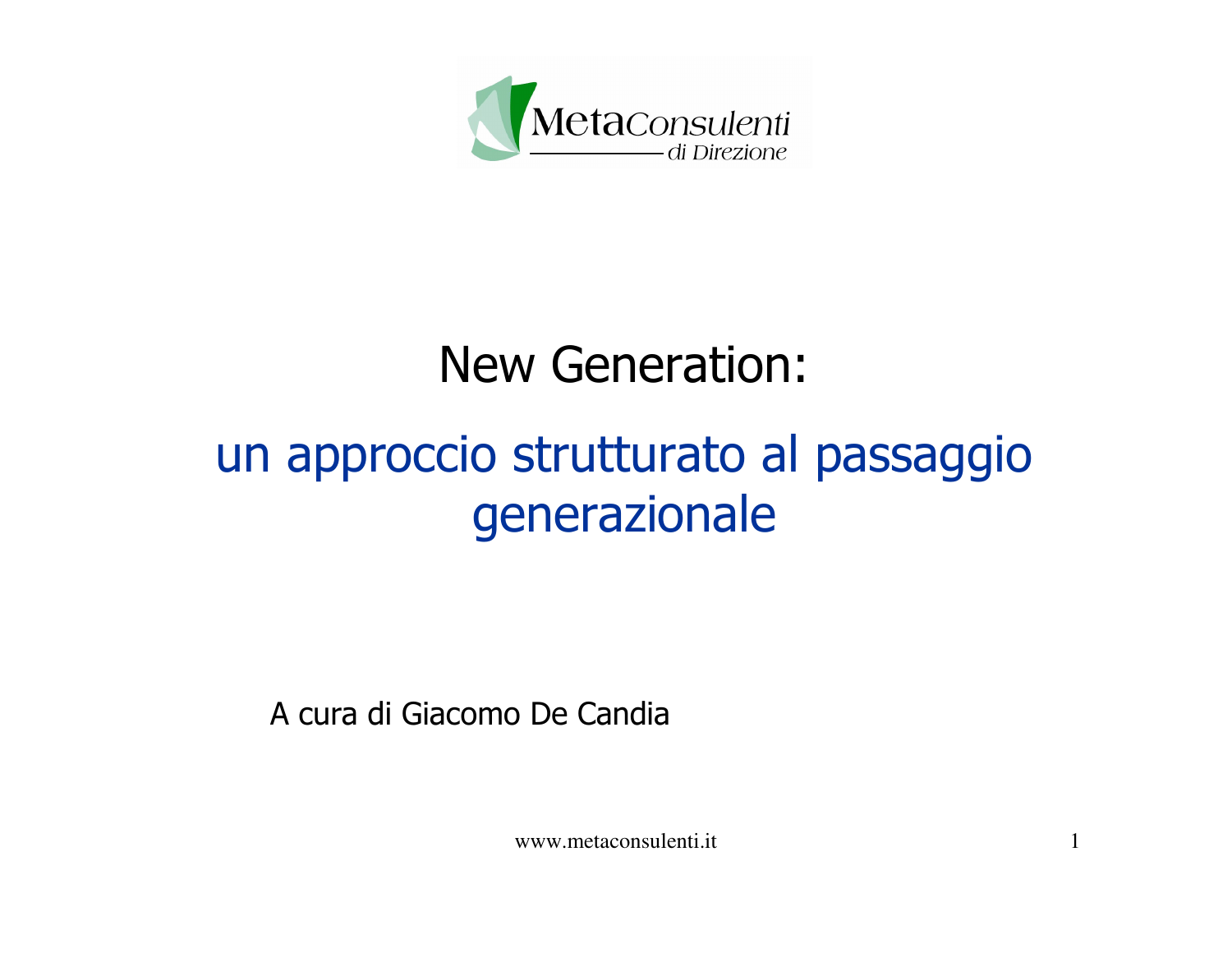

## Il passaggio generazionale in Italia Alcuni dati:

- Il 60% degli imprenditori ha più di 60 anni.

- nei prossimi 10 anni il 40% delle aziende affronteranno il passaggio generazionale.

- il 68% degli imprenditori manifesta l'intenzione di lasciare l'azienda ad un familiare

- l'80% degli imprenditori considerano il passaggio generazionale un fenomeno gestibile con grande difficoltà o impossibile da gestire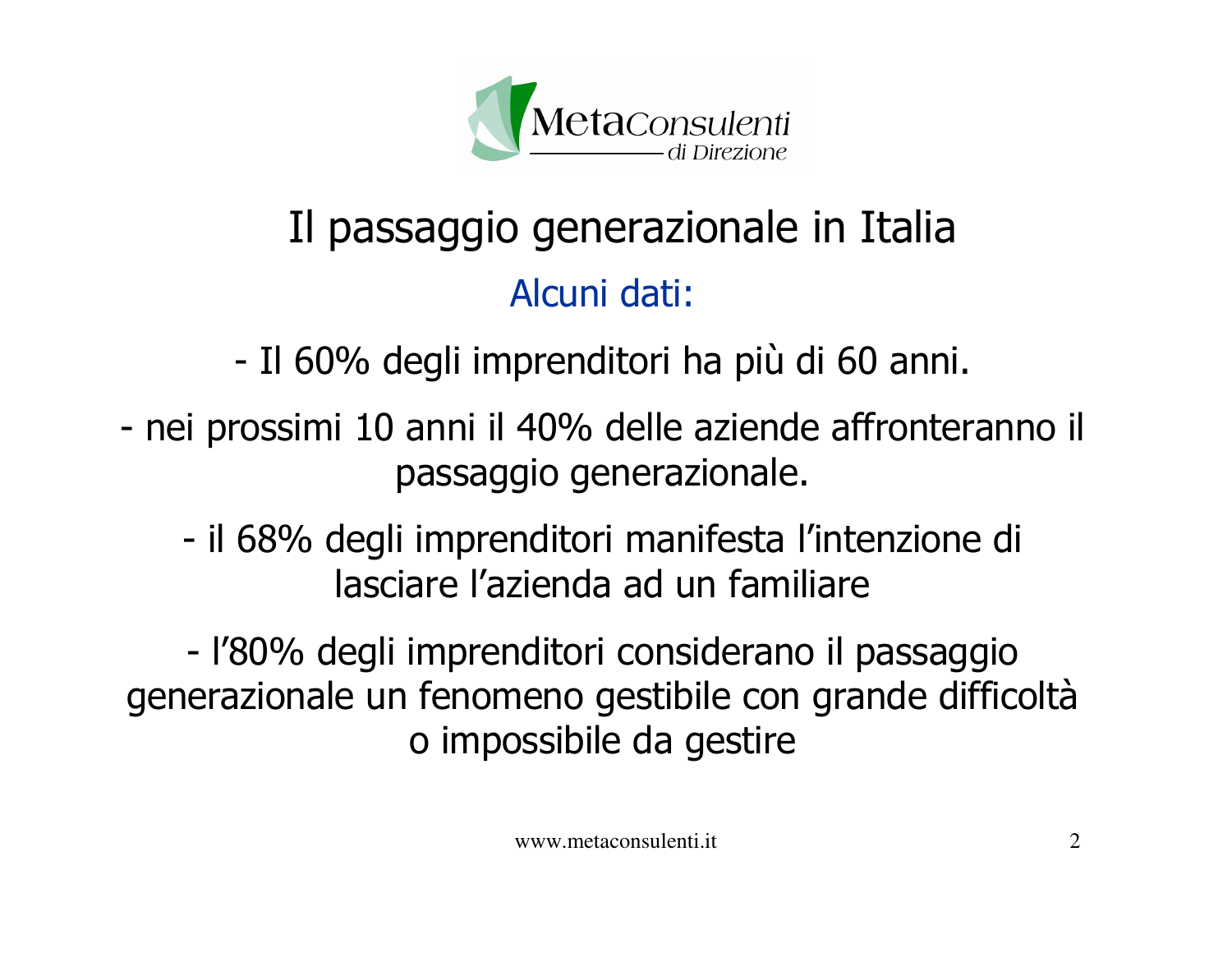

## Il passaggio generazionale in Italia

### I risultati:

- Il 24% delle aziende sopravvive al passaggio dalla prima alla seconda generazione.

- il 14% sopravvive alla terza generazione.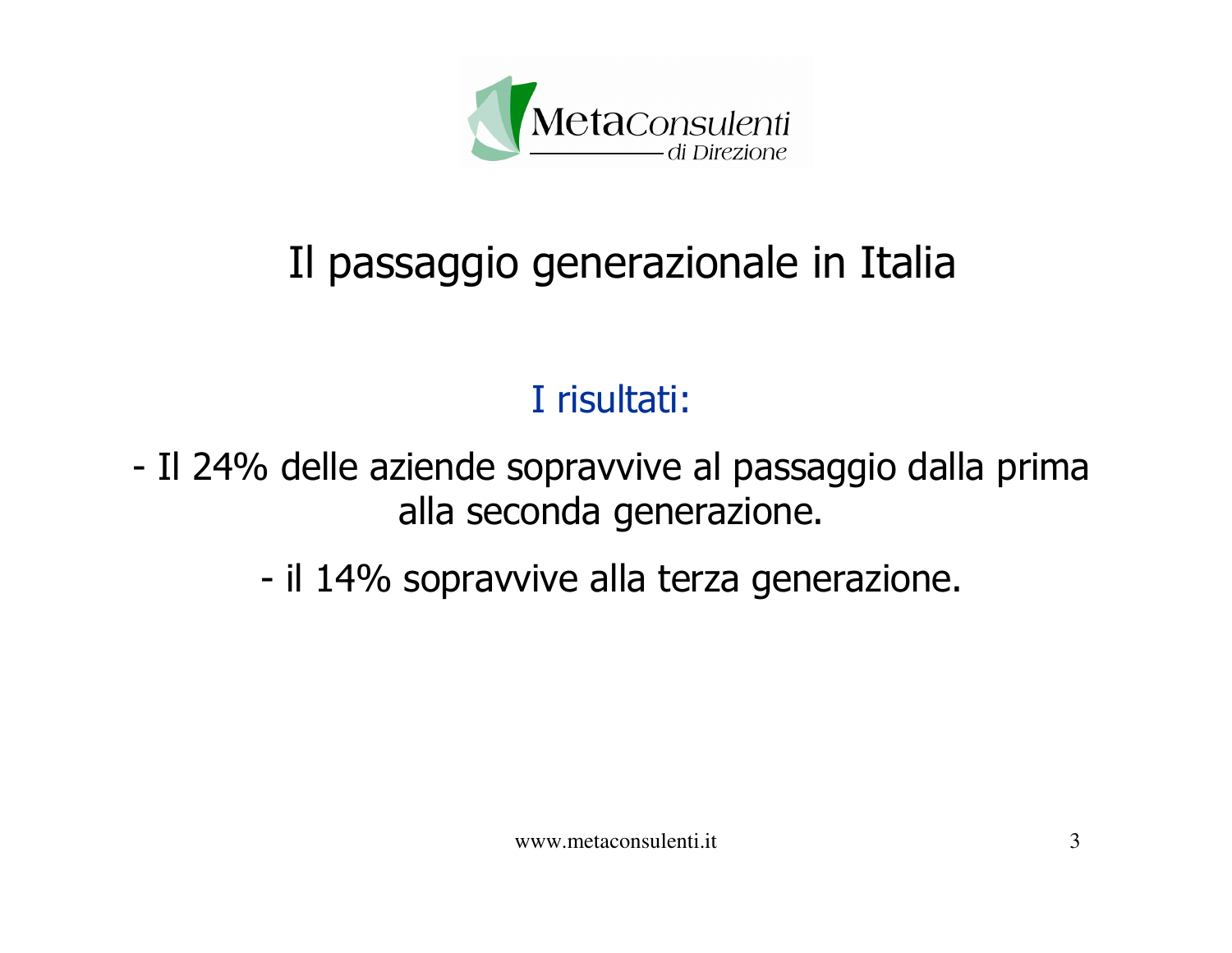

## Il passaggio generazionale Che cosa è il passaggio generazionale ?

Il passaggio generazionale è un delicato processo di cambiamento in cui uno o più membri della famiglia (la generazione entrante), vengono inseriti in posizioni operative e/o strategiche in azienda e l'imprenditore (la generazione uscente) assume, via via, in azienda un ruolo diverso, meno operativo e più defilato.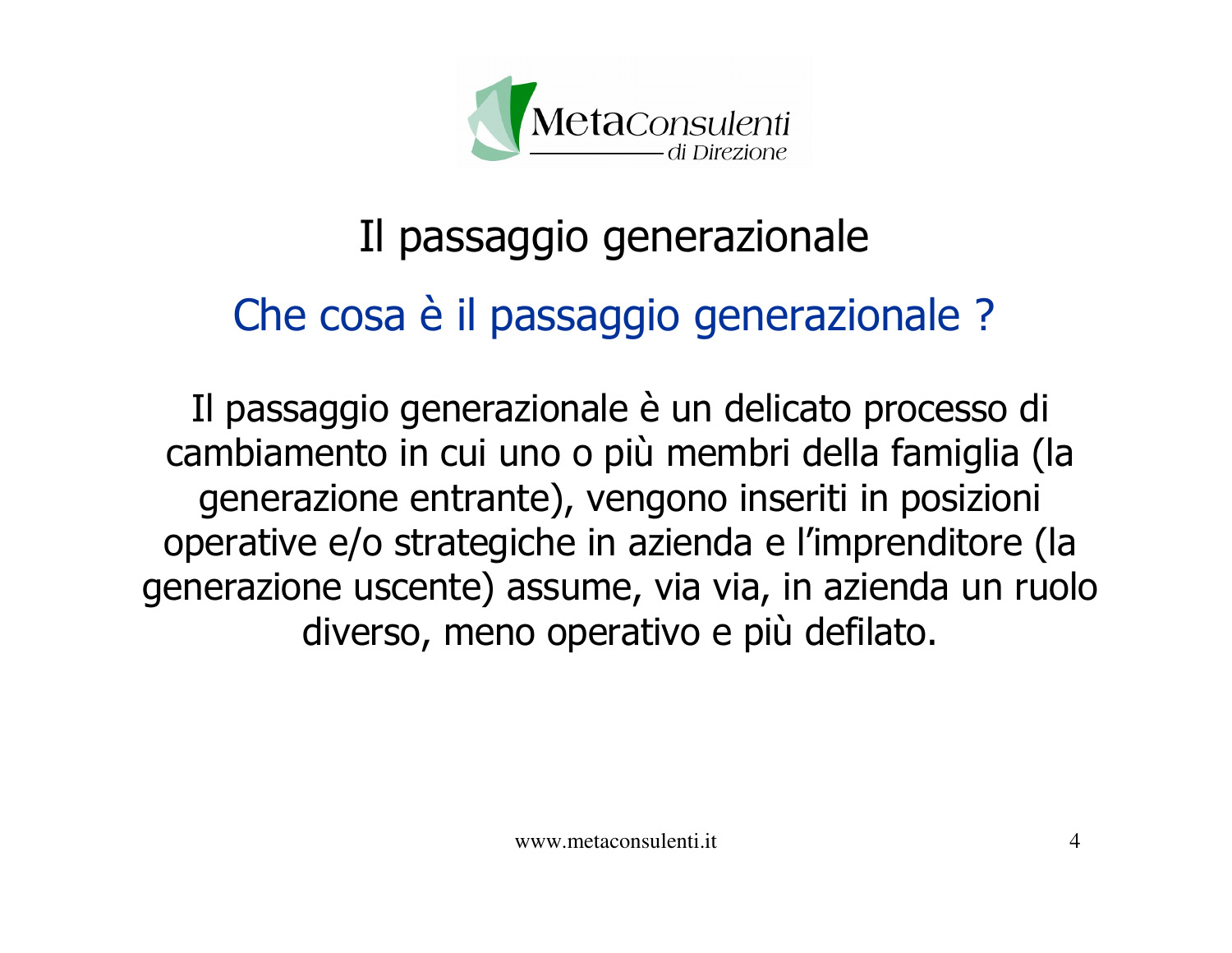

Per essere efficaci in un processo di cambiamento delicato, quale il passaggio generazionale, è utile fare e condividere le sequenti premesse :

> La generazione uscente ha la responsabilità di questo processo.

Gli attori del processo sono la generazione uscente e la generazione entrante. Entrambe condividono gli obiettivi, lo sviluppo e la realizzazione del processo

È importante costruire un nuovo ruolo per la generazione uscente

www.metaconsulenti.it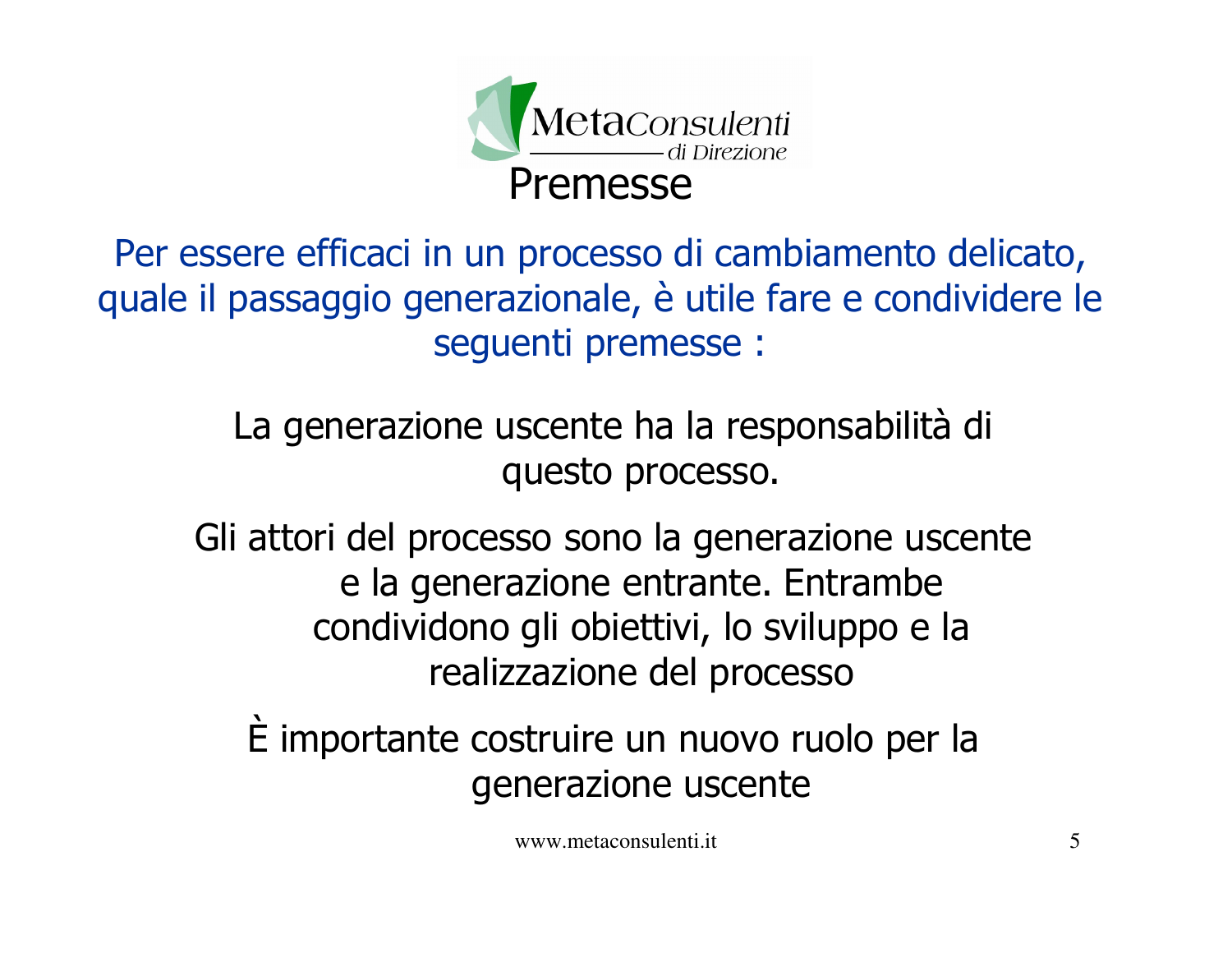

### La nostra proposta operativa

### L'obiettivo che ci poniamo è duplice:

- Aiutare la generazione uscente a praticare la delega fino ad assumere completamente un ruolo nuovo ed a diventare per la generazione entrante e per l'azienda il consigliere più prezioso.

- Sostenere la generazione entrante migliorandone la professionalità ed aiutandola ad assumersi le responsabilità per dare un seguito all'azienda di famiglia.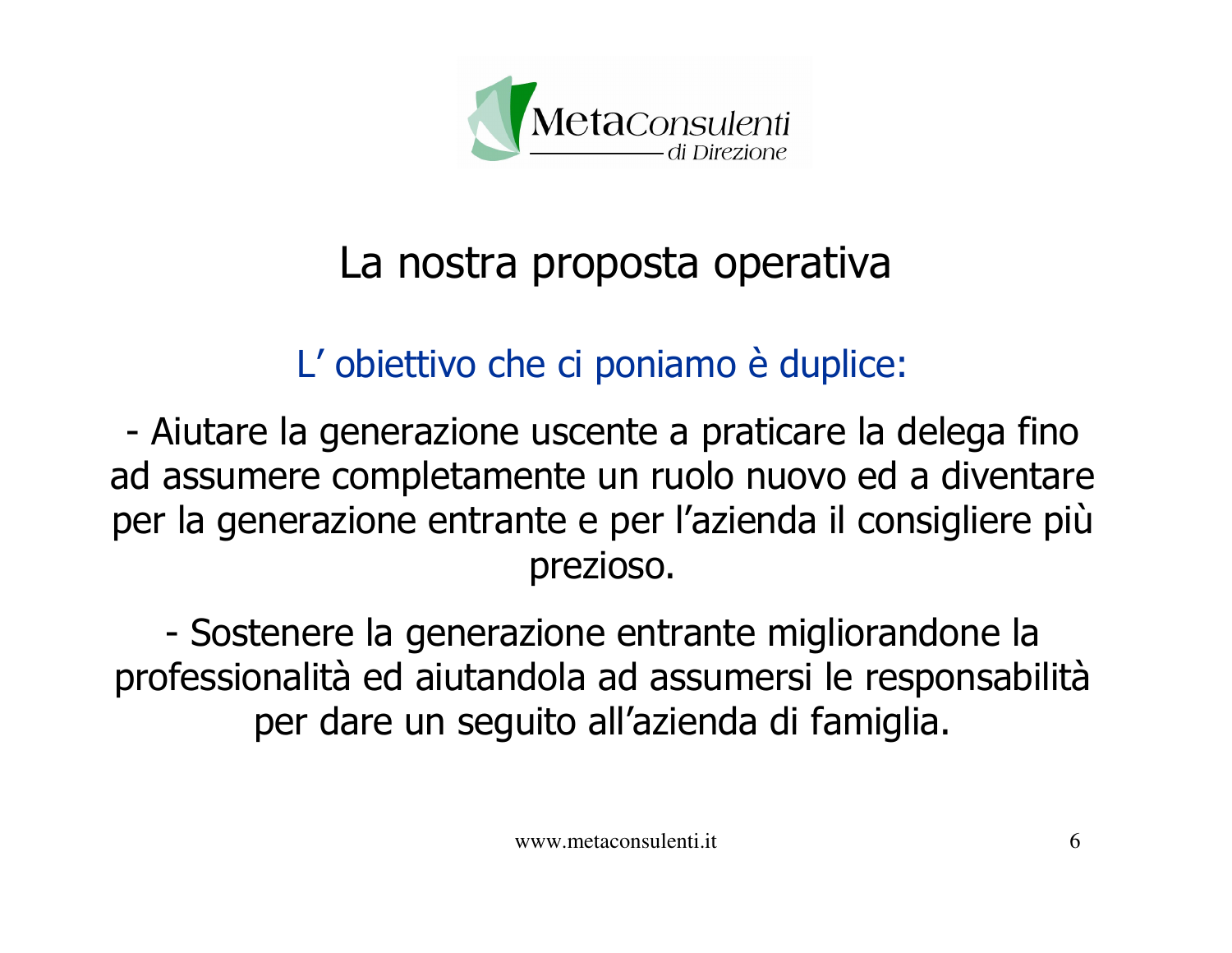

### Preparazione

### Come si prepara un passaggio generazionale ?

- 1. Analizzando le esigenze dell'azienda
- 2. Analizzando le caratteristiche dell'imprenditore
	- 3. Analizzando le caratteristiche dei successori
	- 4. Analizzando i "potenziali" non della famiglia
	- 5. Ponendosi degli obiettivi operativi intermedi condivisi, raggiungibili e motivanti

### E poi?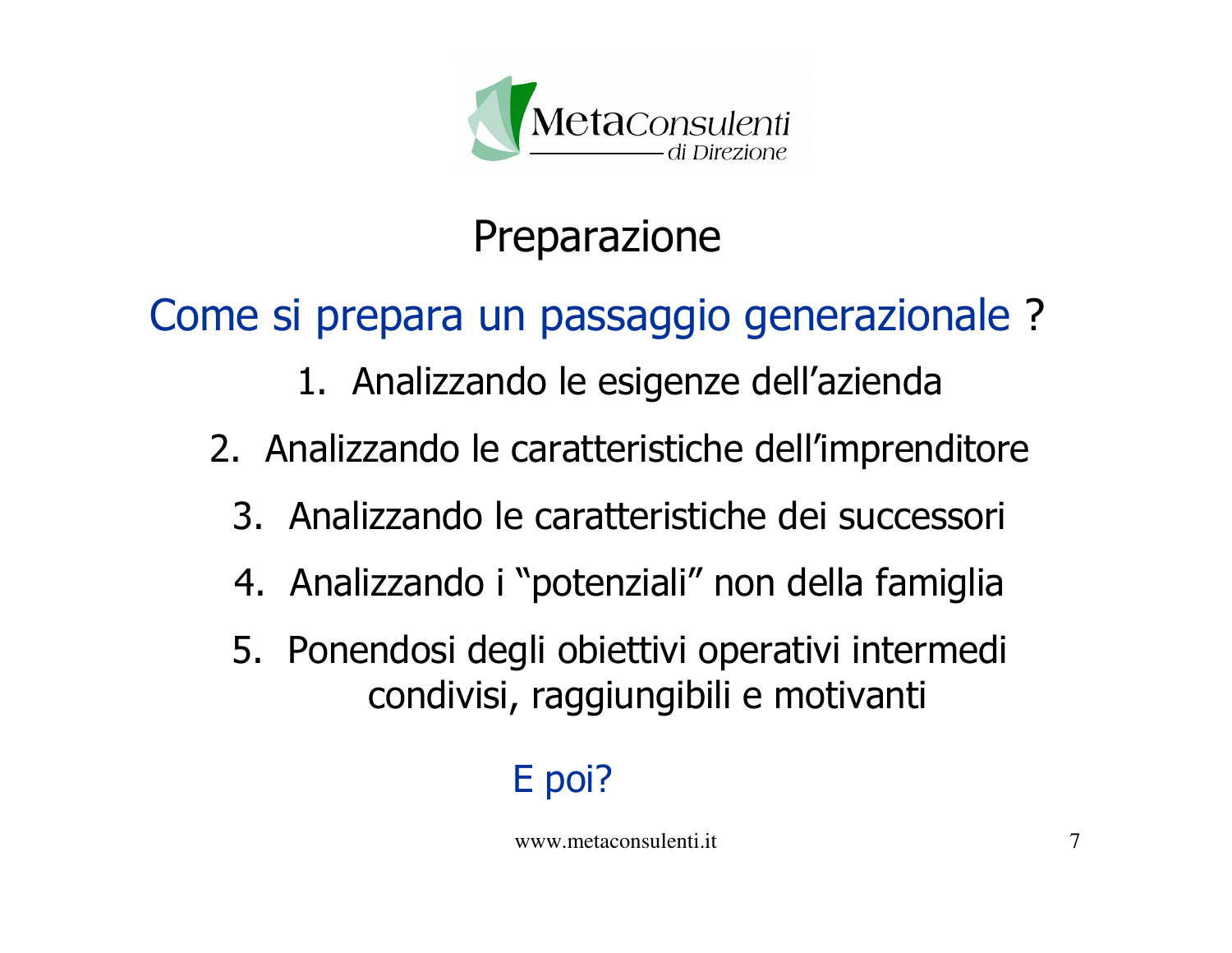

# Lavorando insieme per la realizzazione In che modo?

- 1. Costruendo, per i giovani, un percorso personalizzato di crescita professionale e di progressiva assunzione di responsabilità
- 2. Costruendo, per l'imprenditore, un percorso di lavoro personalizzato che ha l'obiettivo di progettare il suo nuovo ruolo, ed allenarlo all'uso del sostegno, della delega e del monitoraggio costante.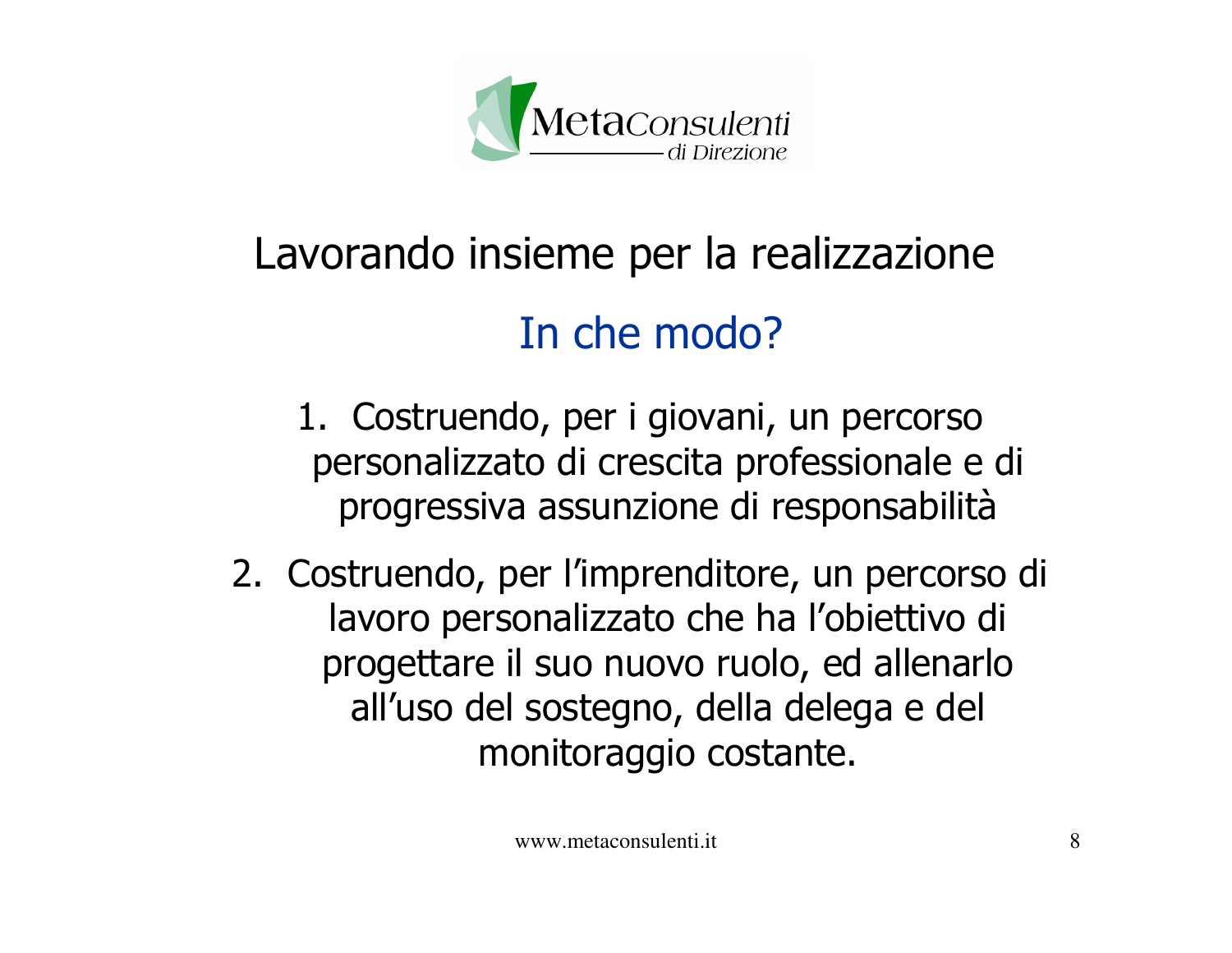

#### Strumenti

#### Attraverso quali strumenti si può attuare il processo?

È molto utile elaborare e realizzare un progetto strutturato che contenga e preveda:

- La definizione e la condivisione dell'obiettivo finale e degli obiettivi operativi intermedi
- Un percorso di business coaching per l'imprenditore ed uno per ogni giovane, a sostegno del raggiungimento degli obiettivi operativi intermedi di ognuno

Sono previste sessioni in comune e affiancamenti sul campo in situazioni di lavoro reali

Punto nave del progetto a scadenze concordate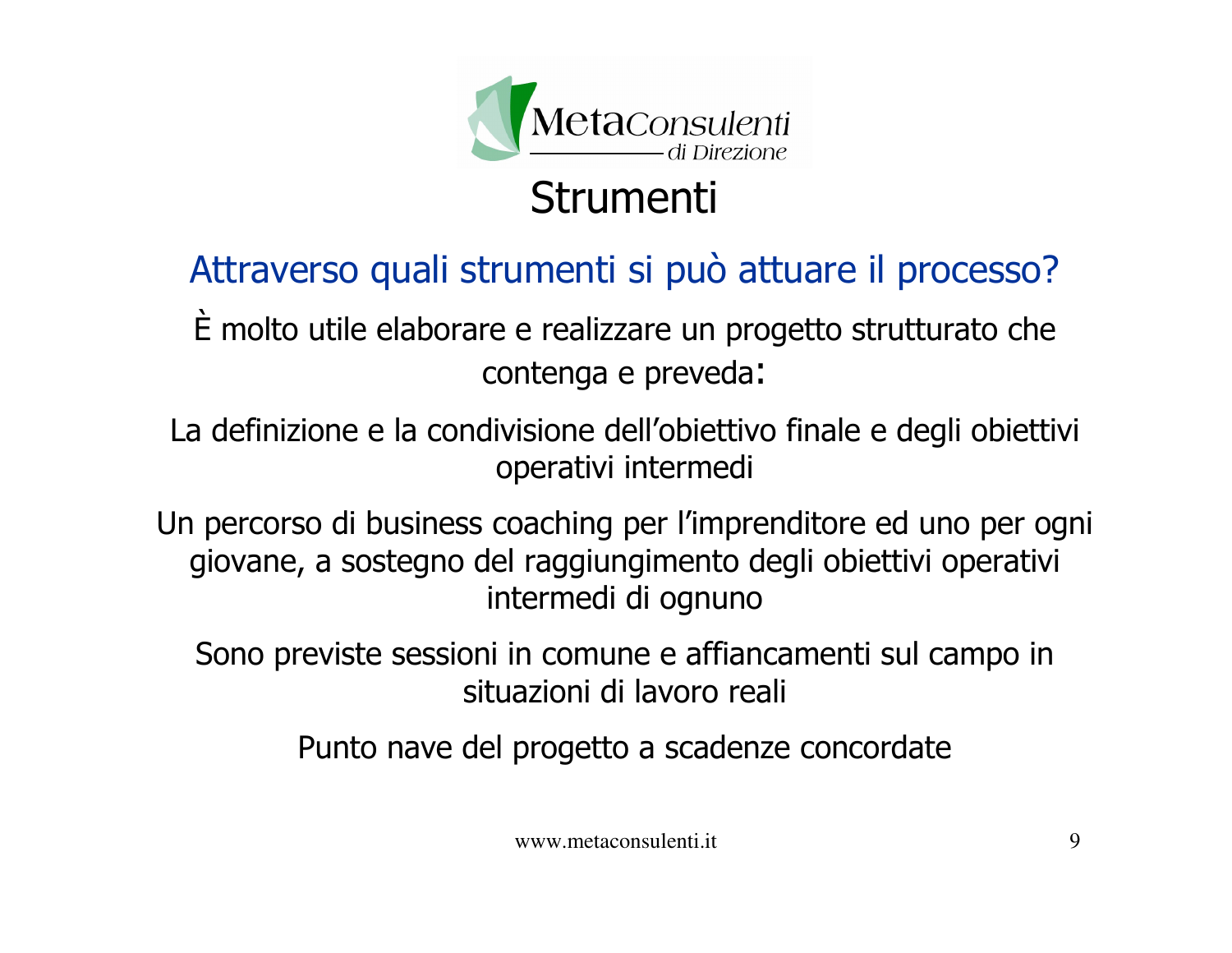

### **Risultati**

#### Quali risultati si ottengono con questa metodologia?

Si crea condivisione e allineamento sugli obiettivi

L'imprenditore si cala nella gestione di un nuovo processo necessario ed utile per il futuro dell'azienda di famiglia

L'imprenditore interpreta il suo nuovo ruolo

Il clima è costruttivo: di condivisione e consapevolezza

Ogni giovane si forma sulle tecniche manageriali e sugli atteggiamenti utili all'inserimento nel suo ruolo operativo e strategico

Si crea un ambiente adatto a sperimentazioni controllate